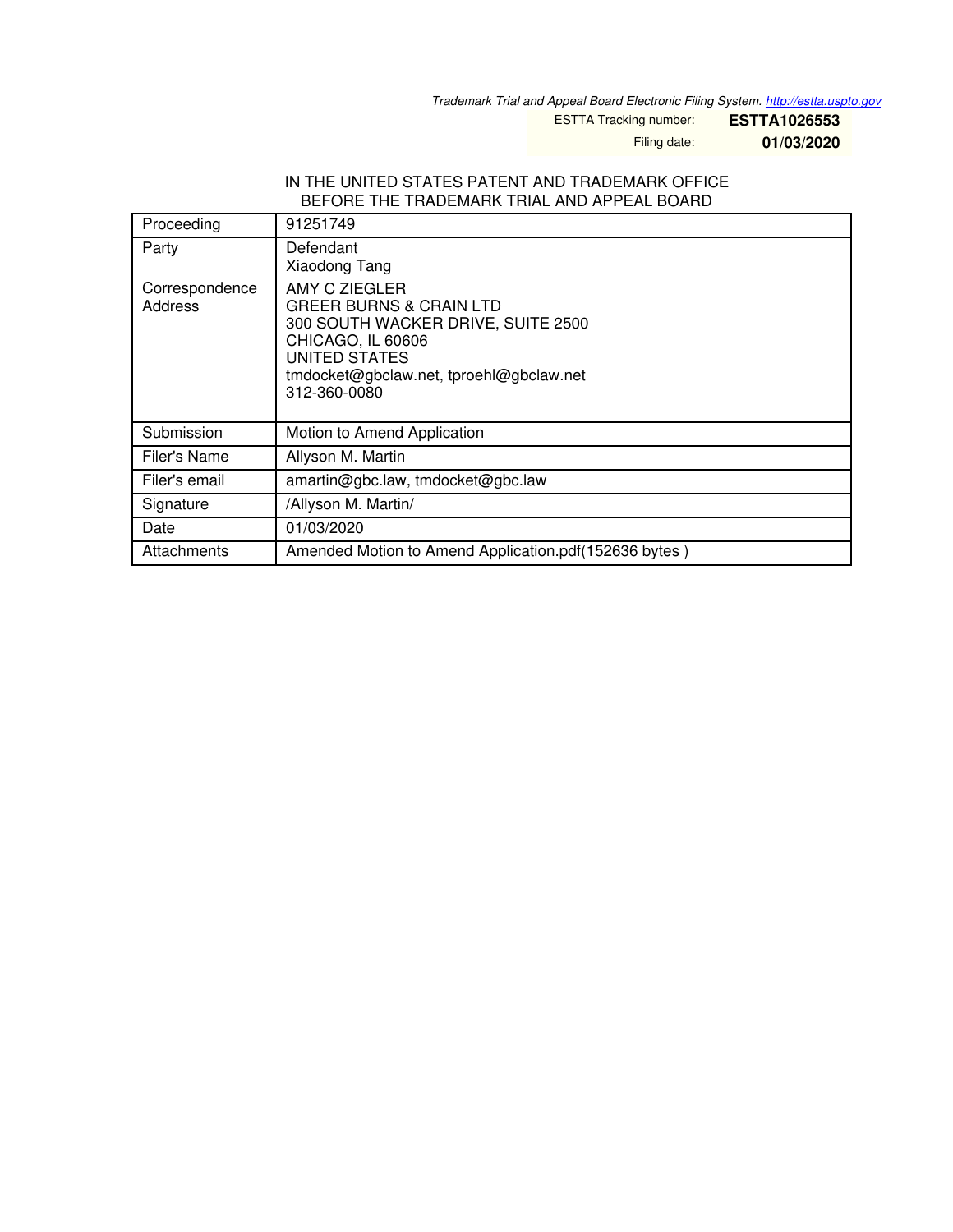## **IN THE UNITED STATES PATENT AND TRADEMARK OFFICE BEFORE THE TRADEMARK TRIAL AND APPEAL BOARD**

| In the Matter of Application Serial No.:<br>79/240,902 |                          |  |
|--------------------------------------------------------|--------------------------|--|
| For the mark - BEARCREEKS BORN TO BE FREE              |                          |  |
| Bear U.S.A., Inc.,                                     | Opposition No.: 91251749 |  |
| Opposer,                                               |                          |  |
| V.                                                     |                          |  |
| Xiaodong Tang,                                         |                          |  |
| Applicant.                                             |                          |  |
| Columbia Insurance Company,                            | Opposition No. 91249419  |  |
| Opposer,                                               |                          |  |
| V.                                                     |                          |  |
| Xiaodong Tang,                                         |                          |  |

Applicant.

## **AMENDED MOTION TO AMEND APPLICATION AND CONDITIONAL STIPULATED WITHDRAWAL OF OPPOSITION WITH PREJUDICE**

Applicant, Xiaodong Tang, ("Applicant") hereby submits this Motion requesting the deletion of "headgear, namely hats; clothing, namely t-shirts, jackets, pants, shorts, socks, gloves; Footwear" listed in International Class 25. If the request is being granted, International Class 25 will be removed from Application Serial No. 79/240,902 in its entirety.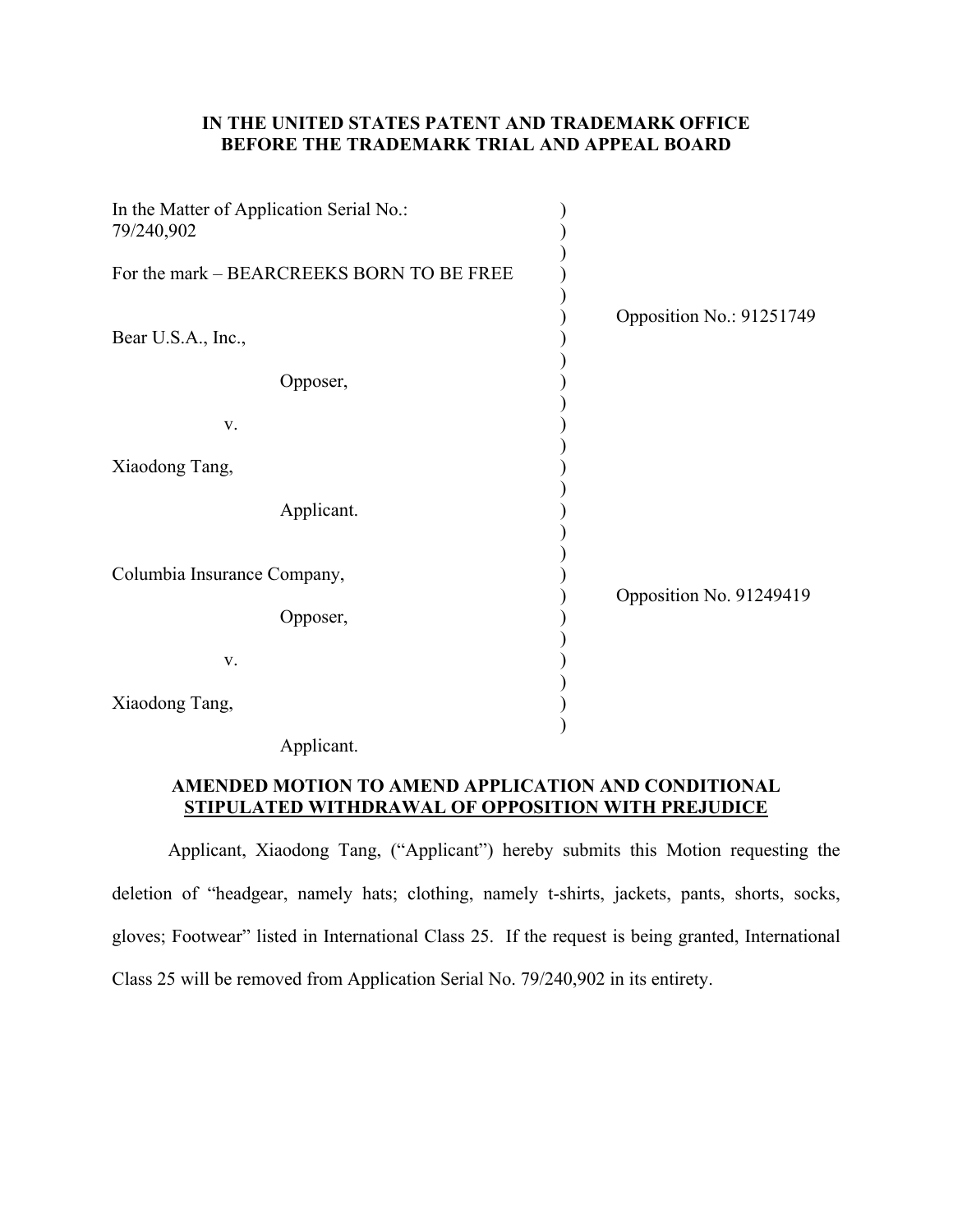Opposer Bear U.S.A., Inc. in Opposition No. 91251749 and Opposer Columbia Insurance Company in Opposition No. 91249419 have both consented to the above amendment of Application Serial No. 79/240,902.

Applicant's request for deletion of "headgear, namely hats; clothing, namely t-shirts, jackets, pants, shorts, socks, gloves; Footwear" listed in International Class 25 in this Motion supersedes Applicant's previous request to amend the identification of goods in Opposition No. 91249419 submitted October 28, 2019.

Conditioned upon the approval and entry of the above amendment, Opposer Bear U.S.A., Inc. withdraws its Notice of Opposition in Opposition No. 91251749 with prejudice. Applicant, through its counsel, hereby provides its express written consent to the withdrawal.

Conditioned upon the approval and entry of the above amendment, Opposer Columbia Insurance Company withdraws its Notice of Opposition in Opposition No. 91249419 with prejudice. Applicant, through its counsel, hereby provides its express written consent to the withdrawal.

 Additionally, the Parties request that all of the dates in the proceedings for Opposition Nos. 91251749 and 91249419, including discovery and trial dates, be suspended by the Board pending the disposition of the present Motion.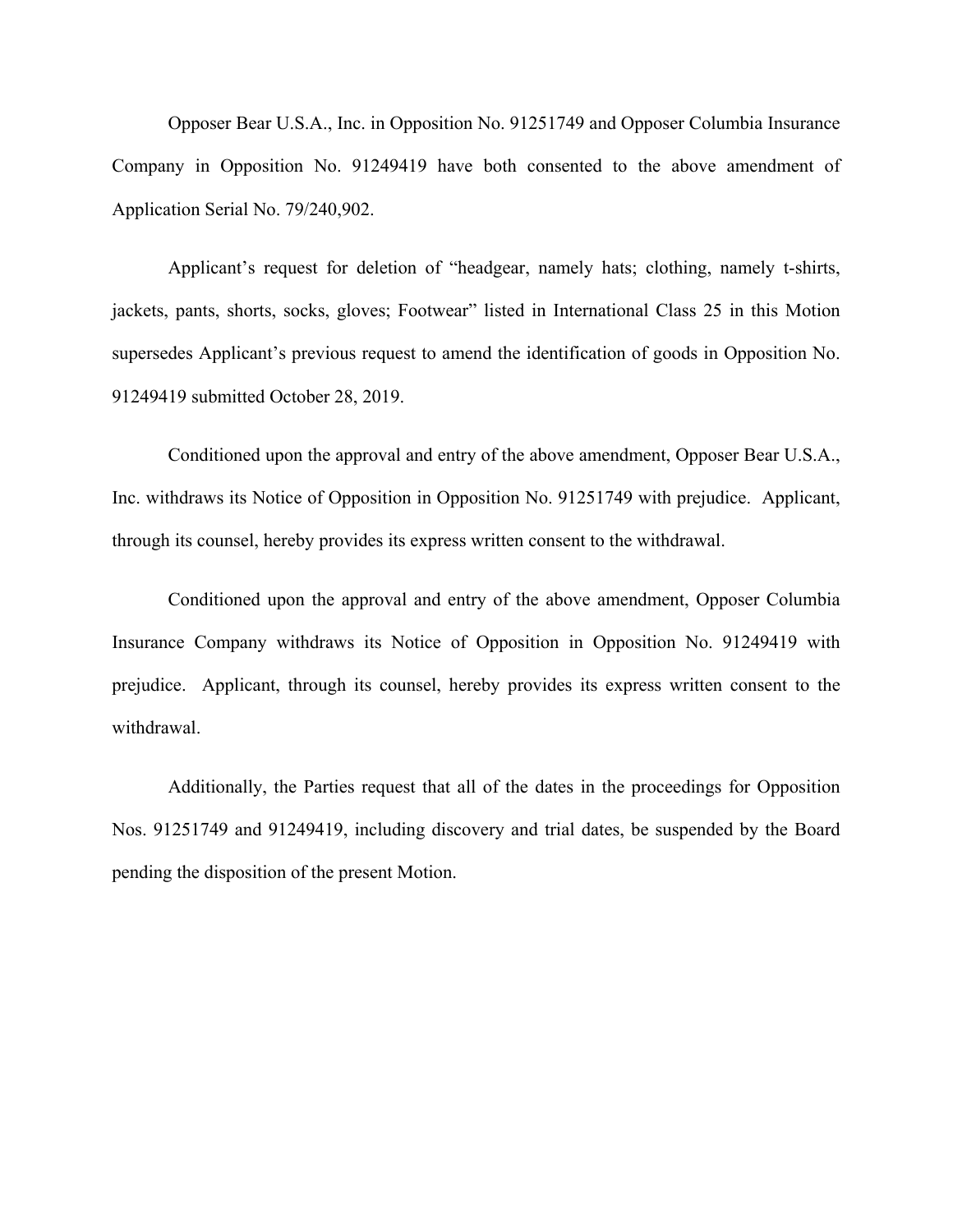Respectfully submitted,

2020 Date:  $1/z$ 2019

**Xiaodong Tang** 

Amy Ziegler Allyson Martin Greer, Burns & Crain, Ltd. 300 South Wacker Drive Suite 2500 Chicago, IL 60606 **Attorneys for Applicant** 

Bear U.S.A., Inc.

Date:  $222$ , 2019

By

**By** 

Timothy J Kelly TJ Kelly Intellectual Property Law PC PO Box 128 Bay Head, NJ 08742 Attorney for Opposer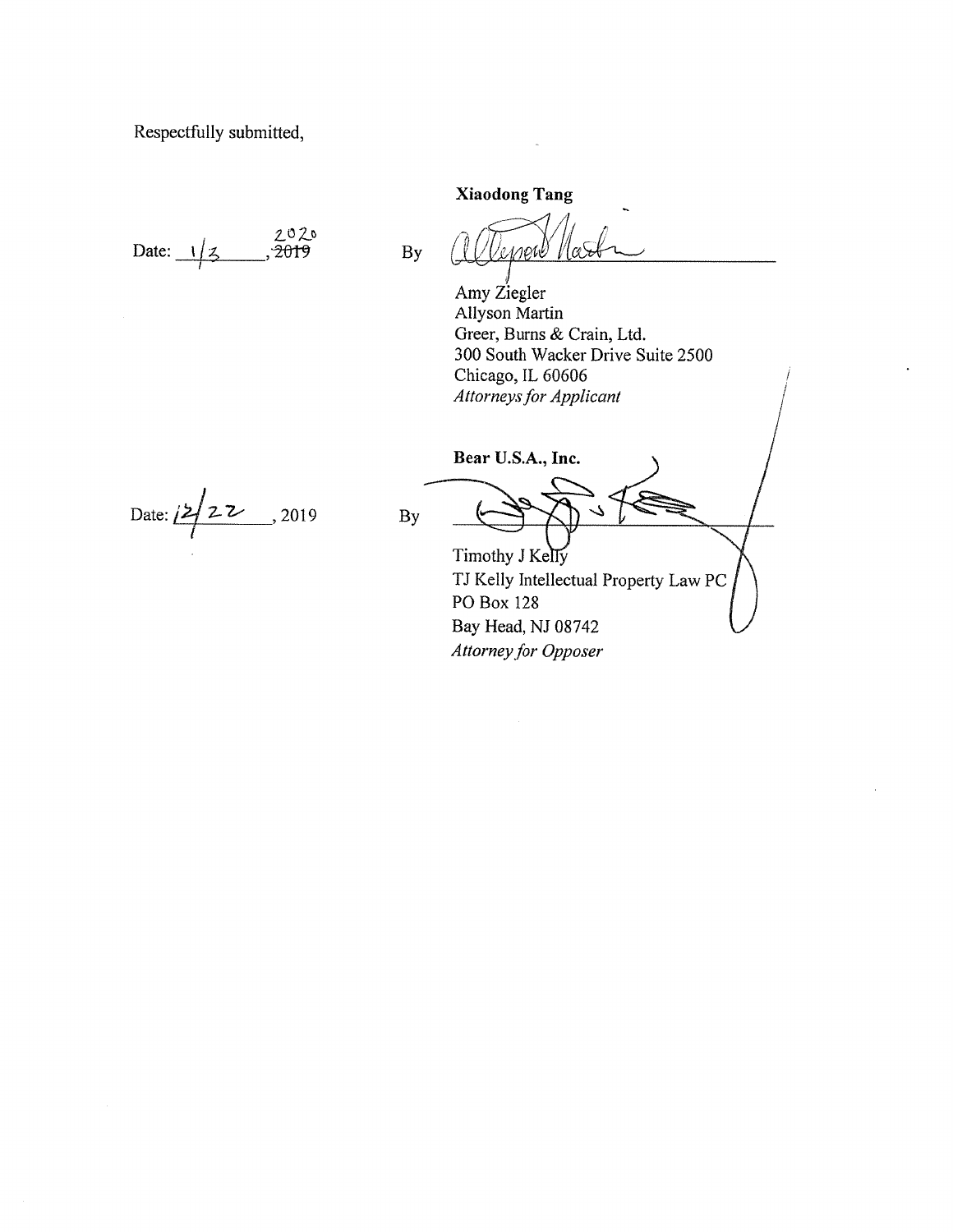Date:  $\iint_{2}^{20}$ , 20<del>19</del>

Columbia Insurance Company  $\Delta$ 

David Chen IP Attorneys Group LLC 16 Oxford Road Milford, CT 06460 Attorney for Opposer

 $By$